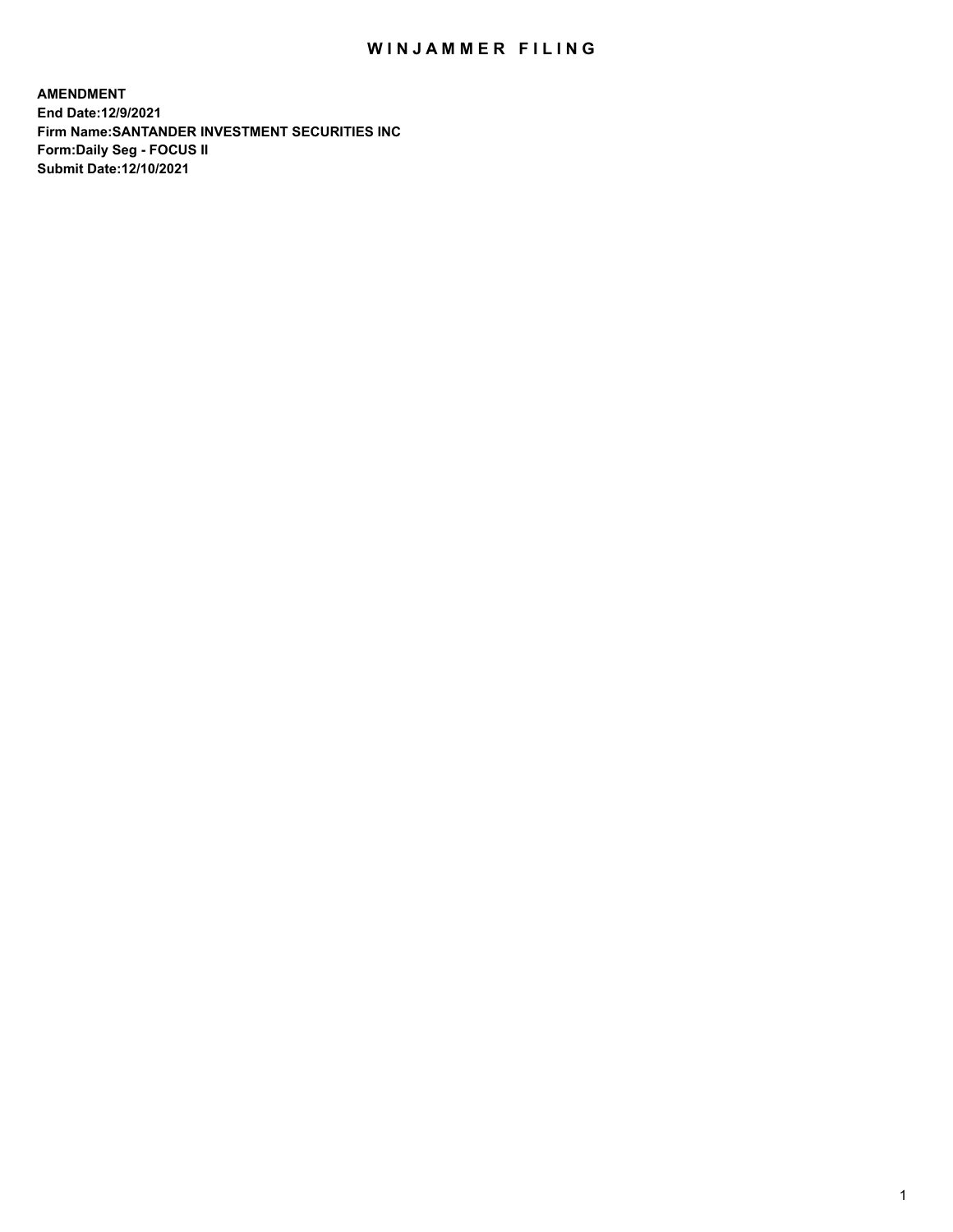**AMENDMENT End Date:12/9/2021 Firm Name:SANTANDER INVESTMENT SECURITIES INC Form:Daily Seg - FOCUS II Submit Date:12/10/2021 Daily Segregation - Cover Page**

Name of Company **SANTANDER INVESTMENT SECURITIES INC** Contact Name **Richard Ro** Contact Phone Number **(212) 350-3662** Contact Email Address **richard.ro@santander.us** FCM's Customer Segregated Funds Residual Interest Target (choose one): a. Minimum dollar amount: ; or **70,000,000** b. Minimum percentage of customer segregated funds required:% ; or **0** c. Dollar amount range between:and; or **0 0** d. Percentage range of customer segregated funds required between:% and%. **0 0** FCM's Customer Secured Amount Funds Residual Interest Target (choose one): a. Minimum dollar amount: ; or **0** b. Minimum percentage of customer secured funds required:% ; or **0** c. Dollar amount range between:and; or **0 0** d. Percentage range of customer secured funds required between:% and%. **0 0** FCM's Cleared Swaps Customer Collateral Residual Interest Target (choose one): a. Minimum dollar amount: ; or **0** b. Minimum percentage of cleared swaps customer collateral required:% ; or **0** c. Dollar amount range between:and; or **0 0** d. Percentage range of cleared swaps customer collateral required between:% and%. **0 0**

Attach supporting documents CH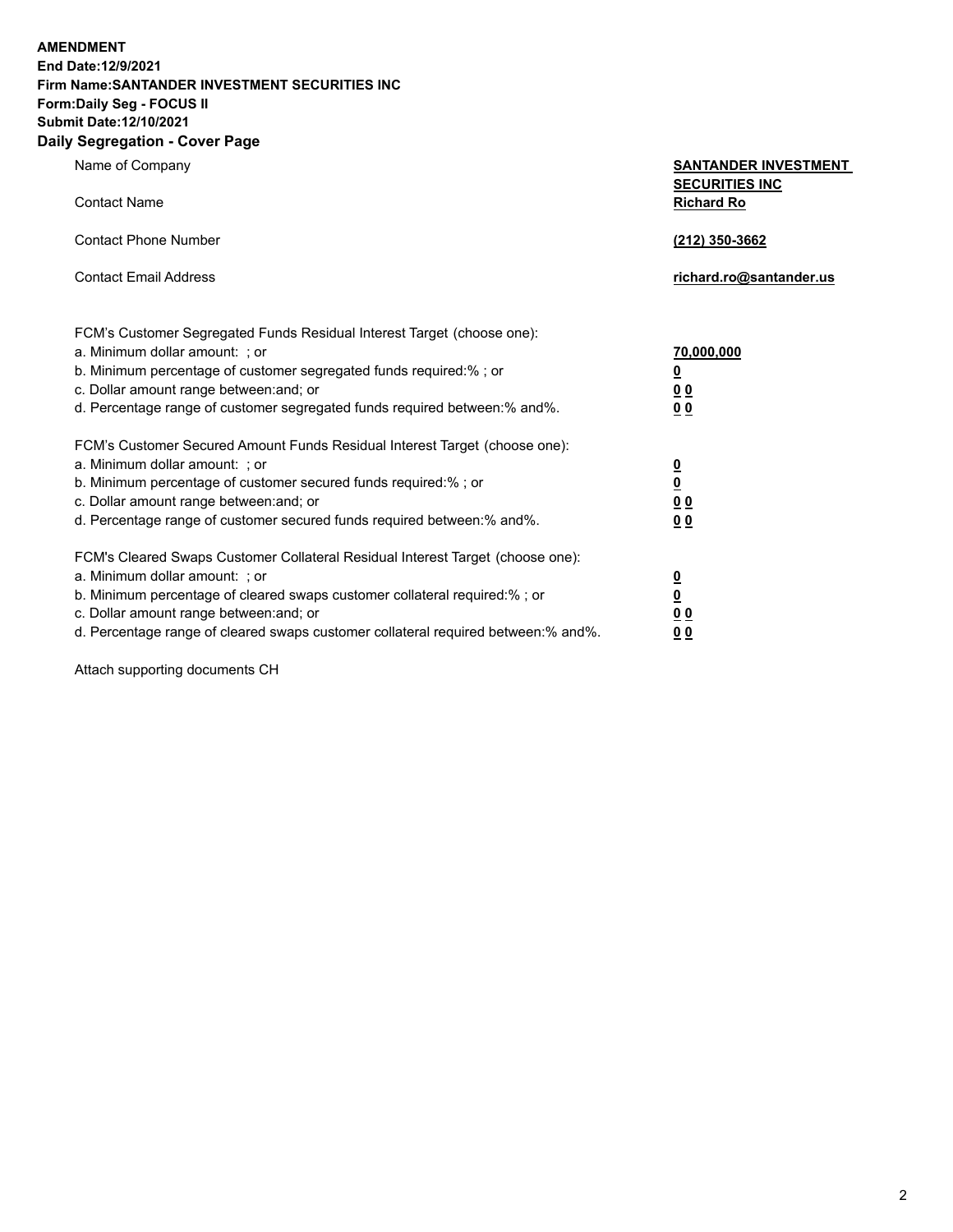## **AMENDMENT End Date:12/9/2021 Firm Name:SANTANDER INVESTMENT SECURITIES INC Form:Daily Seg - FOCUS II Submit Date:12/10/2021 Daily Segregation - Secured Amounts**

|     | Foreign Futures and Foreign Options Secured Amounts                                                |                   |
|-----|----------------------------------------------------------------------------------------------------|-------------------|
|     | Amount required to be set aside pursuant to law, rule or regulation of a foreign                   | $0$ [7305]        |
|     | government or a rule of a self-regulatory organization authorized thereunder                       |                   |
| 1.  | Net ledger balance - Foreign Futures and Foreign Option Trading - All Customers                    |                   |
|     | A. Cash                                                                                            | $0$ [7315]        |
|     | B. Securities (at market)                                                                          | $0$ [7317]        |
| 2.  | Net unrealized profit (loss) in open futures contracts traded on a foreign board of trade          | $0$ [7325]        |
| 3.  | Exchange traded options                                                                            |                   |
|     | a. Market value of open option contracts purchased on a foreign board of trade                     | $0$ [7335]        |
|     | b. Market value of open contracts granted (sold) on a foreign board of trade                       | $0$ [7337]        |
| 4.  | Net equity (deficit) (add lines 1. 2. and 3.)                                                      | $0$ [7345]        |
| 5.  | Account liquidating to a deficit and account with a debit balances - gross amount                  | $0$ [7351]        |
|     | Less: amount offset by customer owned securities                                                   | 0 [7352] 0 [7354] |
| 6.  | Amount required to be set aside as the secured amount - Net Liquidating Equity                     | $0$ [7355]        |
|     | Method (add lines 4 and 5)                                                                         |                   |
| 7.  | Greater of amount required to be set aside pursuant to foreign jurisdiction (above) or line        | $0$ [7360]        |
|     | 6.                                                                                                 |                   |
|     | FUNDS DEPOSITED IN SEPARATE REGULATION 30.7 ACCOUNTS                                               |                   |
| 1.  | Cash in banks                                                                                      |                   |
|     | A. Banks located in the United States                                                              | $0$ [7500]        |
|     | B. Other banks qualified under Regulation 30.7                                                     | 0 [7520] 0 [7530] |
| 2.  | Securities                                                                                         |                   |
|     | A. In safekeeping with banks located in the United States                                          | $0$ [7540]        |
|     | B. In safekeeping with other banks qualified under Regulation 30.7                                 | 0 [7560] 0 [7570] |
| 3.  | Equities with registered futures commission merchants                                              |                   |
|     | A. Cash                                                                                            | $0$ [7580]        |
|     | <b>B.</b> Securities                                                                               | $0$ [7590]        |
|     | C. Unrealized gain (loss) on open futures contracts                                                | $0$ [7600]        |
|     | D. Value of long option contracts                                                                  | $0$ [7610]        |
|     | E. Value of short option contracts                                                                 | 0 [7615] 0 [7620] |
| 4.  | Amounts held by clearing organizations of foreign boards of trade                                  |                   |
|     | A. Cash                                                                                            | $0$ [7640]        |
|     | <b>B.</b> Securities                                                                               | $0$ [7650]        |
|     | C. Amount due to (from) clearing organization - daily variation                                    | $0$ [7660]        |
|     | D. Value of long option contracts                                                                  | $0$ [7670]        |
|     | E. Value of short option contracts                                                                 | 0 [7675] 0 [7680] |
| 5.  | Amounts held by members of foreign boards of trade                                                 |                   |
|     | A. Cash                                                                                            | $0$ [7700]        |
|     | <b>B.</b> Securities                                                                               | $0$ [7710]        |
|     | C. Unrealized gain (loss) on open futures contracts                                                | $0$ [7720]        |
|     | D. Value of long option contracts                                                                  | $0$ [7730]        |
|     | E. Value of short option contracts                                                                 | 0 [7735] 0 [7740] |
| 6.  | Amounts with other depositories designated by a foreign board of trade                             | $0$ [7760]        |
| 7.  | Segregated funds on hand                                                                           | $0$ [7765]        |
| 8.  | Total funds in separate section 30.7 accounts                                                      | $0$ [7770]        |
| 9.  | Excess (deficiency) Set Aside for Secured Amount (subtract line 7 Secured Statement                | $0$ [7380]        |
| 10. | Page 1 from Line 8)<br>Management Target Amount for Excess funds in separate section 30.7 accounts |                   |
| 11. | Excess (deficiency) funds in separate 30.7 accounts over (under) Management Target                 | 0 [7780]          |
|     |                                                                                                    | $0$ [7785]        |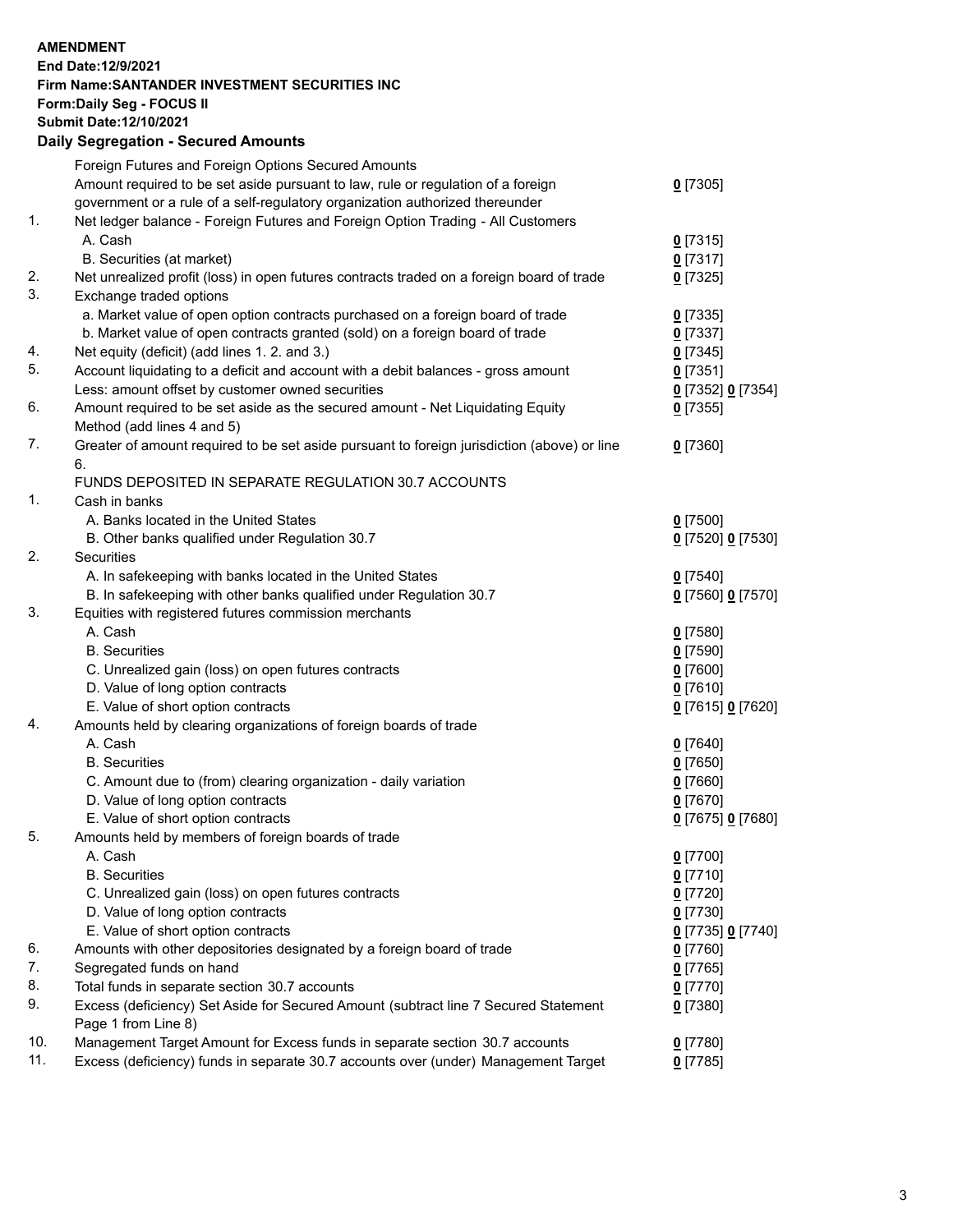| End Date: 12/9/2021<br>Firm Name: SANTANDER INVESTMENT SECURITIES INC<br>Form: Daily Seg - FOCUS II<br>Submit Date: 12/10/2021<br>Daily Segregation - Segregation Statement<br>SEGREGATION REQUIREMENTS(Section 4d(2) of the CEAct)<br>1.<br>Net ledger balance<br>A. Cash<br>1,864,118,121 [7010]<br>B. Securities (at market)<br>$0$ [7020]<br>2.<br>Net unrealized profit (loss) in open futures contracts traded on a contract market<br>308,965,280 [7030]<br>3.<br>Exchange traded options<br>A. Add market value of open option contracts purchased on a contract market<br>77,915,198 [7032]<br>B. Deduct market value of open option contracts granted (sold) on a contract market<br>-52,603,576 [7033]<br>Net equity (deficit) (add lines 1, 2 and 3)<br>4.<br>2,198,395,023 [7040]<br>5.<br>Accounts liquidating to a deficit and accounts with<br>debit balances - gross amount<br>$0$ [7045] |
|------------------------------------------------------------------------------------------------------------------------------------------------------------------------------------------------------------------------------------------------------------------------------------------------------------------------------------------------------------------------------------------------------------------------------------------------------------------------------------------------------------------------------------------------------------------------------------------------------------------------------------------------------------------------------------------------------------------------------------------------------------------------------------------------------------------------------------------------------------------------------------------------------------|
|                                                                                                                                                                                                                                                                                                                                                                                                                                                                                                                                                                                                                                                                                                                                                                                                                                                                                                            |
|                                                                                                                                                                                                                                                                                                                                                                                                                                                                                                                                                                                                                                                                                                                                                                                                                                                                                                            |
|                                                                                                                                                                                                                                                                                                                                                                                                                                                                                                                                                                                                                                                                                                                                                                                                                                                                                                            |
|                                                                                                                                                                                                                                                                                                                                                                                                                                                                                                                                                                                                                                                                                                                                                                                                                                                                                                            |
|                                                                                                                                                                                                                                                                                                                                                                                                                                                                                                                                                                                                                                                                                                                                                                                                                                                                                                            |
|                                                                                                                                                                                                                                                                                                                                                                                                                                                                                                                                                                                                                                                                                                                                                                                                                                                                                                            |
|                                                                                                                                                                                                                                                                                                                                                                                                                                                                                                                                                                                                                                                                                                                                                                                                                                                                                                            |
|                                                                                                                                                                                                                                                                                                                                                                                                                                                                                                                                                                                                                                                                                                                                                                                                                                                                                                            |
|                                                                                                                                                                                                                                                                                                                                                                                                                                                                                                                                                                                                                                                                                                                                                                                                                                                                                                            |
|                                                                                                                                                                                                                                                                                                                                                                                                                                                                                                                                                                                                                                                                                                                                                                                                                                                                                                            |
|                                                                                                                                                                                                                                                                                                                                                                                                                                                                                                                                                                                                                                                                                                                                                                                                                                                                                                            |
|                                                                                                                                                                                                                                                                                                                                                                                                                                                                                                                                                                                                                                                                                                                                                                                                                                                                                                            |
|                                                                                                                                                                                                                                                                                                                                                                                                                                                                                                                                                                                                                                                                                                                                                                                                                                                                                                            |
|                                                                                                                                                                                                                                                                                                                                                                                                                                                                                                                                                                                                                                                                                                                                                                                                                                                                                                            |
|                                                                                                                                                                                                                                                                                                                                                                                                                                                                                                                                                                                                                                                                                                                                                                                                                                                                                                            |
|                                                                                                                                                                                                                                                                                                                                                                                                                                                                                                                                                                                                                                                                                                                                                                                                                                                                                                            |
|                                                                                                                                                                                                                                                                                                                                                                                                                                                                                                                                                                                                                                                                                                                                                                                                                                                                                                            |
| Less: amount offset by customer securities<br>0 [7047] 0 [7050]<br>6.                                                                                                                                                                                                                                                                                                                                                                                                                                                                                                                                                                                                                                                                                                                                                                                                                                      |
| Amount required to be segregated (add lines 4 and 5)<br>2,198,395,023 [7060]                                                                                                                                                                                                                                                                                                                                                                                                                                                                                                                                                                                                                                                                                                                                                                                                                               |
| FUNDS IN SEGREGATED ACCOUNTS<br>7.                                                                                                                                                                                                                                                                                                                                                                                                                                                                                                                                                                                                                                                                                                                                                                                                                                                                         |
| Deposited in segregated funds bank accounts                                                                                                                                                                                                                                                                                                                                                                                                                                                                                                                                                                                                                                                                                                                                                                                                                                                                |
| A. Cash<br>236,530,132 [7070]                                                                                                                                                                                                                                                                                                                                                                                                                                                                                                                                                                                                                                                                                                                                                                                                                                                                              |
| B. Securities representing investments of customers' funds (at market)<br>$0$ [7080]                                                                                                                                                                                                                                                                                                                                                                                                                                                                                                                                                                                                                                                                                                                                                                                                                       |
| C. Securities held for particular customers or option customers in lieu of cash (at<br>$0$ [7090]                                                                                                                                                                                                                                                                                                                                                                                                                                                                                                                                                                                                                                                                                                                                                                                                          |
| market)<br>8.                                                                                                                                                                                                                                                                                                                                                                                                                                                                                                                                                                                                                                                                                                                                                                                                                                                                                              |
| Margins on deposit with derivatives clearing organizations of contract markets                                                                                                                                                                                                                                                                                                                                                                                                                                                                                                                                                                                                                                                                                                                                                                                                                             |
| A. Cash<br>2,041,299,270 [7100]                                                                                                                                                                                                                                                                                                                                                                                                                                                                                                                                                                                                                                                                                                                                                                                                                                                                            |
| B. Securities representing investments of customers' funds (at market)<br>$0$ [7110]                                                                                                                                                                                                                                                                                                                                                                                                                                                                                                                                                                                                                                                                                                                                                                                                                       |
| C. Securities held for particular customers or option customers in lieu of cash (at<br>$0$ [7120]                                                                                                                                                                                                                                                                                                                                                                                                                                                                                                                                                                                                                                                                                                                                                                                                          |
| market)<br>9.<br>Net settlement from (to) derivatives clearing organizations of contract markets                                                                                                                                                                                                                                                                                                                                                                                                                                                                                                                                                                                                                                                                                                                                                                                                           |
| -32,118,576 [7130]<br>10.<br>Exchange traded options                                                                                                                                                                                                                                                                                                                                                                                                                                                                                                                                                                                                                                                                                                                                                                                                                                                       |
| A. Value of open long option contracts                                                                                                                                                                                                                                                                                                                                                                                                                                                                                                                                                                                                                                                                                                                                                                                                                                                                     |
| 77,915,198 [7132]<br>B. Value of open short option contracts<br>-52,603,576 [7133]                                                                                                                                                                                                                                                                                                                                                                                                                                                                                                                                                                                                                                                                                                                                                                                                                         |
| 11.<br>Net equities with other FCMs                                                                                                                                                                                                                                                                                                                                                                                                                                                                                                                                                                                                                                                                                                                                                                                                                                                                        |
| A. Net liquidating equity<br>$0$ [7140]                                                                                                                                                                                                                                                                                                                                                                                                                                                                                                                                                                                                                                                                                                                                                                                                                                                                    |
|                                                                                                                                                                                                                                                                                                                                                                                                                                                                                                                                                                                                                                                                                                                                                                                                                                                                                                            |
|                                                                                                                                                                                                                                                                                                                                                                                                                                                                                                                                                                                                                                                                                                                                                                                                                                                                                                            |
| B. Securities representing investments of customers' funds (at market)<br>$0$ [7160]                                                                                                                                                                                                                                                                                                                                                                                                                                                                                                                                                                                                                                                                                                                                                                                                                       |
| C. Securities held for particular customers or option customers in lieu of cash (at<br>$0$ [7170]                                                                                                                                                                                                                                                                                                                                                                                                                                                                                                                                                                                                                                                                                                                                                                                                          |
| market)                                                                                                                                                                                                                                                                                                                                                                                                                                                                                                                                                                                                                                                                                                                                                                                                                                                                                                    |
| 12.<br>Segregated funds on hand<br>$0$ [7150]                                                                                                                                                                                                                                                                                                                                                                                                                                                                                                                                                                                                                                                                                                                                                                                                                                                              |
| 13.<br>Total amount in segregation (add lines 7 through 12)<br>2,271,022,448 [7180]                                                                                                                                                                                                                                                                                                                                                                                                                                                                                                                                                                                                                                                                                                                                                                                                                        |
| 14.<br>Excess (deficiency) funds in segregation (subtract line 6 from line 13)<br>72,627,425 [7190]                                                                                                                                                                                                                                                                                                                                                                                                                                                                                                                                                                                                                                                                                                                                                                                                        |
| 15.<br>Management Target Amount for Excess funds in segregation<br>70,000,000 [7194]<br>16.<br>Excess (deficiency) funds in segregation over (under) Management Target Amount<br>2,627,425 [7198]                                                                                                                                                                                                                                                                                                                                                                                                                                                                                                                                                                                                                                                                                                          |